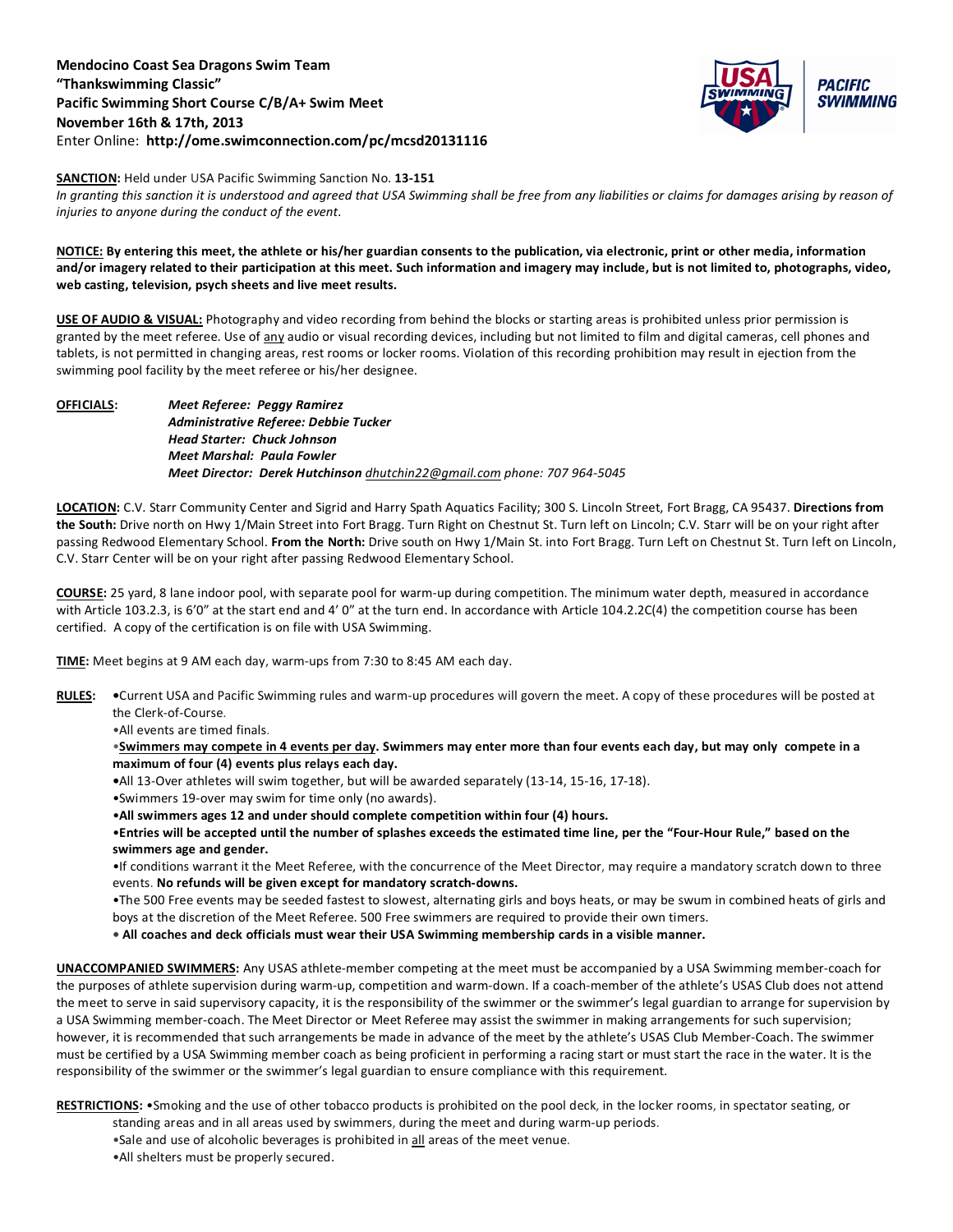•No glass containers are allowed in the meet venue.

•No propane heaters are permitted except for snack bar/meet operations.

•No pets are allowed on the pool deck other than working assistance animals.

•No tents will be allowed on the pool deck. No overnight parking at the CV Starr Center.

• Except where venue facilities require otherwise, changing into or out of swimsuits other than in locker rooms or other

designated areas is not appropriate and is strongly discouraged.

**ELIGIBILITY:** •Swimmers must be current members of USA-S and enter their name and registration number on the meet entry card as they are shown on their Registration Card. If this is not done, it may be difficult to match the swimmer with the registration and times database. The meet host must check all swimmer registrations against the SWIMS database and if not found to be registered, the Meet Director shall accept the registration at the meet (a \$10 surcharge will be added to the regular registration fee). Duplicate registrations will be refunded by mail.

•Swimmers in the "A" Division must have met at least the "PC-A" time standard. Swimmers in the "B" Division must have met at least the "PC-B" time standard. Current PC-A and PC-B time standards can be found a[t www.pacswim.org/swim-meet-times/standards.](http://www.pacswim.org/swim-meet-times/standards) All entry times slower than the "PC-B" time standard will be in the "C" Division.

•Entries with **"NO TIME" will be accepted**.

•Entry times submitted for this meet will be checked against a computer database and may be changed in accordance with Pacific Swimming Entry Time Verification Procedures.

**•**Disabled swimmers are welcome to attend this meet and should contact the Meet Director or Meet Referee regarding special accommodations on entry times and seeding per Pacific Swimming policy.

•Swimmers 19 years of age and over may compete in the meet for time only, no awards. Such swimmers must have met the time standards for the 17-18 age group.

•The swimmer's age will be the age of the swimmer on the first day of the meet.

**ENTRY FEES:** \$2.75 per event, \$8.00 participation fee per swimmer. Relays: \$9 per team entry. Entries will be rejected if payment is not sent at time of request.

| Make check payable to: | <b>Mendocino Coast Sea Dragons (MCSD)</b> |
|------------------------|-------------------------------------------|
| Mail with entries to:  | <b>MCSD Swim Meet Entries</b>             |
|                        | PO Box 2939                               |
|                        | Fort Bragg, CA 954373                     |

**MAILED OR HAND DELIVERED ENTRIES**: Entries must be on the attached consolidated entry form. Forms must be filled out completely and printed clearly with swimmers best time. Entries must be entered using the current Pacific Swimming Consolidated Entry Card (attached). Entries must be postmarked by midnight, Monday, November 4, 2013 or hand delivered to 655 E. Pine St., Fort Bragg, CA by 6:00 p.m. Wednesday, November 6, 2013. No late entries will be accepted. No refunds will be made, except mandatory scratch downs. Requests for confirmation of receipt of entries should include a self-addressed envelope.

**ONLINE ENTRIES:** To enter on-line go to **http://ome.swimconnection.com/pc/mcsd20131116** to receive an immediate entry confirmation this method requires payment by credit card. Swim Connection, LLC charges a processing fee for this service, equal to \$1 per swimmer plus 5% of the total Entry Fees. Please note that the processing fee is a separate fee from the Entry Fees. If you do not wish to pay the processing fee, enter the meet using a mail entry. **Entering online is a convenience, is completely voluntary, and is in no way required or expected of a swimmer by Pacific Swimming.** Online entries will be accepted through Wed. November 6, 2013**.**

**CHECK-IN:** The meet will be deck seeded. Swimmers must check-in at the Clerk-of-Course. Close of check-in for all events shall be no more than 60 minutes before the estimated time of the start of the first heat of the event. No event shall be closed more than 30 minutes before the scheduled start of the session. Swimmers who do not check-in will not be allowed to compete in the event.

**SCRATCHES:** Any swimmers not reporting for or competing in an individual timed final event shall not be penalized.

AWARDS: Ribbons will be awarded for each age group to 1<sup>st</sup> through 8<sup>th</sup> place finishers in the A+, B, and C divisions. 13 and over events will be awarded as 13-14, 15-16, and 17-18. Relays will be awarded  $1^{st}$  -3<sup>rd</sup> place for each event. Swimmers 19-over and relay teams with swimmers 19over will not be awarded. "A" medals will be awarded to swimmers achieving new PC-A times. Ribbons will be available for pickup by coaches or a team representative at the end of the meet. Ribbons not picked up will be mailed to the swimmers' team. *To facilitate mailing, please have a team representative provide a self-addressed stamped envelope at the check-in table.*

**RELAYS:** Relays will be 10-UN Boys, 10-UN Girls, 11-Over Boys, 11-Over Girls. Relay entries will be due at a time to be announced each day. Relays will be awarded 1<sup>st</sup> -3<sup>rd</sup> place for each event. "Exhibition" relays are welcome, but not eligible for awards.

**ADMISSION:** Free. A two-day meet program will be available for \$5.00.

**REFRESHMENTS:** A snack bar will be available serving hot breakfast, hot lunches, salads and other nutritious items and beverages. Coaches and working deck officials will be provided lunch. Hospitality will serve refreshments to timers and volunteers. Water dispensers will be available around the pool. Please bring refillable water bottles to the meet.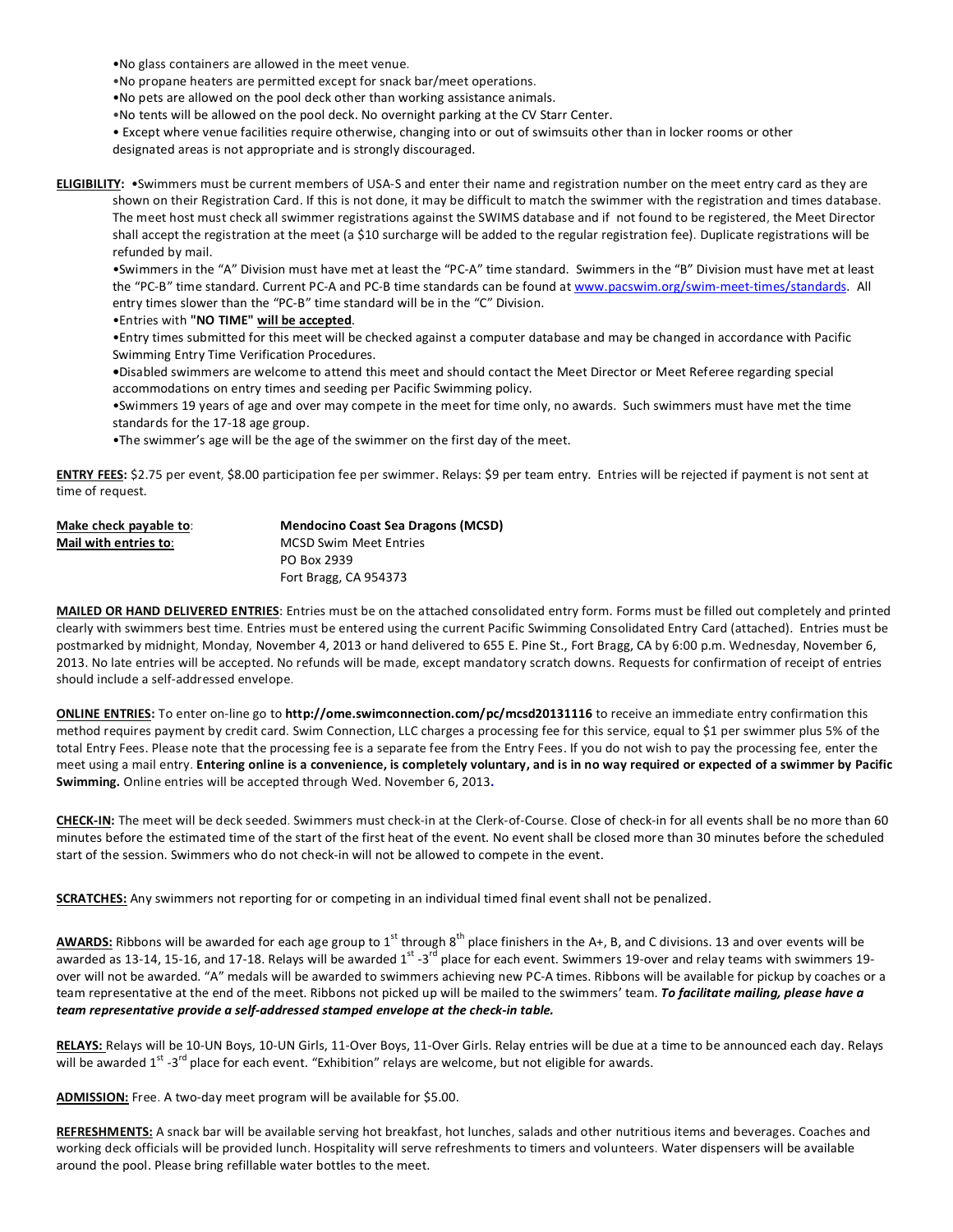**MISCELLANEOUS:** Coaches will have table space and parents and swimmers will have limited space on the deck and in the bleachers, and outside areas will be available for tents. The CV Starr Center may be open for swimming and recreation after the meet; swimmers wishing to utilize the facility must pay for entry after the meet.

**MINIMUM OFFICIALS RULE:** One half hour before the scheduled start of each session, the Meet Referee shall conduct an inventory of Officials, and shall compare the numbers of swimmers present against the number of Officials present representing each team. No more than 3 days after close of entries, Meet management (ref. or director) shall contact a representative from each team participating, and provide a preliminary inventory. Each team shall, by the start of the meet, provide the Meet Director or designee a list of Officials who have agreed to represent the team during the meet in accordance with the following table:

| Number of swimmers competing per team | *Number of trained and carded officials |  |  |  |
|---------------------------------------|-----------------------------------------|--|--|--|
| $1 - 10$                              | 0                                       |  |  |  |
| $11 - 25$                             |                                         |  |  |  |
| 26-50                                 |                                         |  |  |  |
| 51-75                                 | 3                                       |  |  |  |
| 76-100                                | 4                                       |  |  |  |
| 101 or more                           | 5                                       |  |  |  |
|                                       |                                         |  |  |  |

\*Zone 3 Pacific Swimming will include Colorado, Intermediary/Chief Timing Judge, and Hytek-Computer into the count of officials for a session these positions are not carded. Zone 3 Pacific Swimming will accept Trainees into the count of Officials into a session, so long as they are carded.

|                | Saturday November 16, 2013               |                | Sunday November 17, 2013 |                            |          |
|----------------|------------------------------------------|----------------|--------------------------|----------------------------|----------|
| Event#         | Event                                    | Event#         | Event#                   | Event                      | Event#   |
| $\mathbf{1}$   | 13-Over 200 FR                           | $\overline{2}$ | 43                       | 13-Over 200 BK             | 44       |
| 3              | 11-12 200 FR                             | 4              | 45                       | 11-12100 BK                | 46       |
| 5              | 9-10 200 FR                              | 6              | 47                       | 9-10 100 BK                | 48       |
| $\overline{7}$ | 8-UN 50 FR                               | 8              | 49                       | <b>8-UN 50 BK</b>          | 50       |
| 9              | 13-Over 100 BR                           | 10             | 51                       | 13-Over 200 BR             | 52       |
| 11             | 11-12 100 BR                             | 12             | 53                       | 11-12 200 IM               | 54       |
| 13             | 9-10 100 BR                              | 14             | 55                       | 9-10 200 IM                | 56       |
| 15             | 8-UN 25 BR                               | 16             | 57                       | <b>8-UN 50 BR</b>          | 58       |
| 17             | 13-Over 200 IM                           | 18             | 59                       | 13-Over 100 FR             | 60       |
| 19             | 11-12 100 IM                             | 20             | 61                       | 11-12 100 FR               | 62       |
| 21             | 10-UN 100 IM                             | 22             | 63                       | 9-10 100 FR                | 64       |
| 23             | *11-Over 200<br><b>Medley Relay</b>      | 24             | 65                       | 8-UN 25 FLY                | 66       |
| 25             | <b>*10-UN 200</b><br><b>Medley Relay</b> | 26             | 67                       | 11-Over 200 Free<br>Relay* | 68       |
| 27             | 11-12 50 FLY                             | 28             | 69                       | 10-UN 200 Free<br>Relay*   | 70       |
| 29             | 9-10 50 FLY                              | 30             | 71                       | 11-12 50 BR                | 72       |
| 31             | <b>8-UN 25 BK</b>                        | 32             | 73                       | 9-10 50 BR                 | 74       |
| 33             | 13-Over 100 BK                           | 34             | 75                       | 13-Over 100 FLY            | 76       |
| 35             | 11-12 50 BK                              | 36             | 77                       | 12-UN 100 FLY              | 78       |
| 37<br>39       | 9-10 50 BK<br><b>12-UN 500 FR</b>        | 38<br>40       | 79<br>81                 | 8-UN 25 FR<br>9-10 50 FR   | 80<br>82 |
| 41             | <b>13 &amp; OVER 500 FR</b>              | 42             | 83                       | 11-12 50 FR                | 84       |
|                |                                          |                | 85                       | 13-Over 50 FR              | 86       |

## **EVENTS**

All 500 Freestyle swimmers must provide their own timers.

12-UN individual events will be swum together but scored and awarded 8-UN, 9-10, 11-12. 13-Over individual events will be swum together but scored and awarded separately as 13-14, 15-16, and 17-18.

\*Relay teams will be 10-UN 11-Over. Exhibition relays are always welcome!

Use the following URL to find the time standards[: www.pacswim.org/swim-meet-times/standards](http://www.pacswim.org/swim-meet-times/standards)